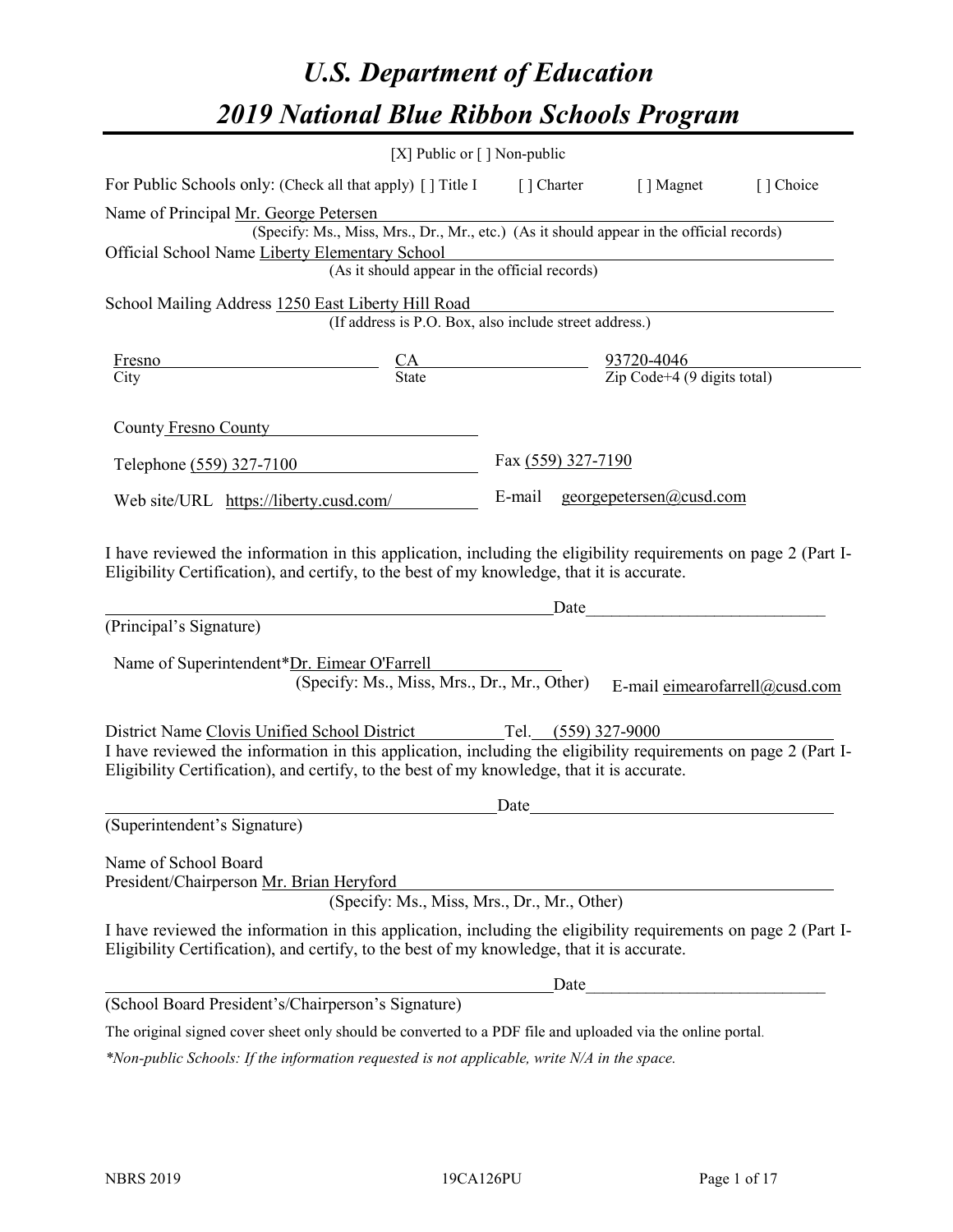The signatures on the first page of this application (cover page) certify that each of the statements below, concerning the school's eligibility and compliance with U.S. Department of Education and National Blue Ribbon Schools requirements, are true and correct.

1. All nominated public schools must meet the state's performance targets in reading (or English language arts) and mathematics and other academic indicators (i.e., attendance rate and graduation rate), for the all students group, including having participation rates of at least 95 percent using the most recent accountability results available for nomination.

2. To meet final eligibility, all nominated public schools must be certified by states prior to September 2019 in order to meet all eligibility requirements. Any status appeals must be resolved at least two weeks before the awards ceremony for the school to receive the award.

3. The school configuration includes one or more of grades K-12. Schools on the same campus with one principal, even a K-12 school, must apply as an entire school.

4. The school has been in existence for five full years, that is, from at least September 2013 and each tested grade must have been part of the school for the past three years.

5. The nominated school has not received the National Blue Ribbon Schools award in the past five years: 2014, 2015, 2016, 2017, or 2018.

6. The nominated school has no history of testing irregularities, nor have charges of irregularities been brought against the school at the time of nomination. If irregularities are later discovered and proven by the state, the U.S. Department of Education reserves the right to disqualify a school's application and/or rescind a school's award.

7. The nominated school has not been identified by the state as "persistently dangerous" within the last two years.

8. The nominated school or district is not refusing Office of Civil Rights (OCR) access to information necessary to investigate a civil rights complaint or to conduct a district-wide compliance review.

9. The OCR has not issued a violation letter of findings to the school district concluding that the nominated school or the district as a whole has violated one or more of the civil rights statutes. A violation letter of findings will not be considered outstanding if OCR has accepted a corrective action plan from the district to remedy the violation.

10. The U.S. Department of Justice does not have a pending suit alleging that the nominated school or the school district, as a whole, has violated one or more of the civil rights statutes or the Constitution's equal protection clause.

11. There are no findings of violations of the Individuals with Disabilities Education Act in a U.S. Department of Education monitoring report that apply to the school or school district in question; or if there are such findings, the state or district has corrected, or agreed to correct, the findings.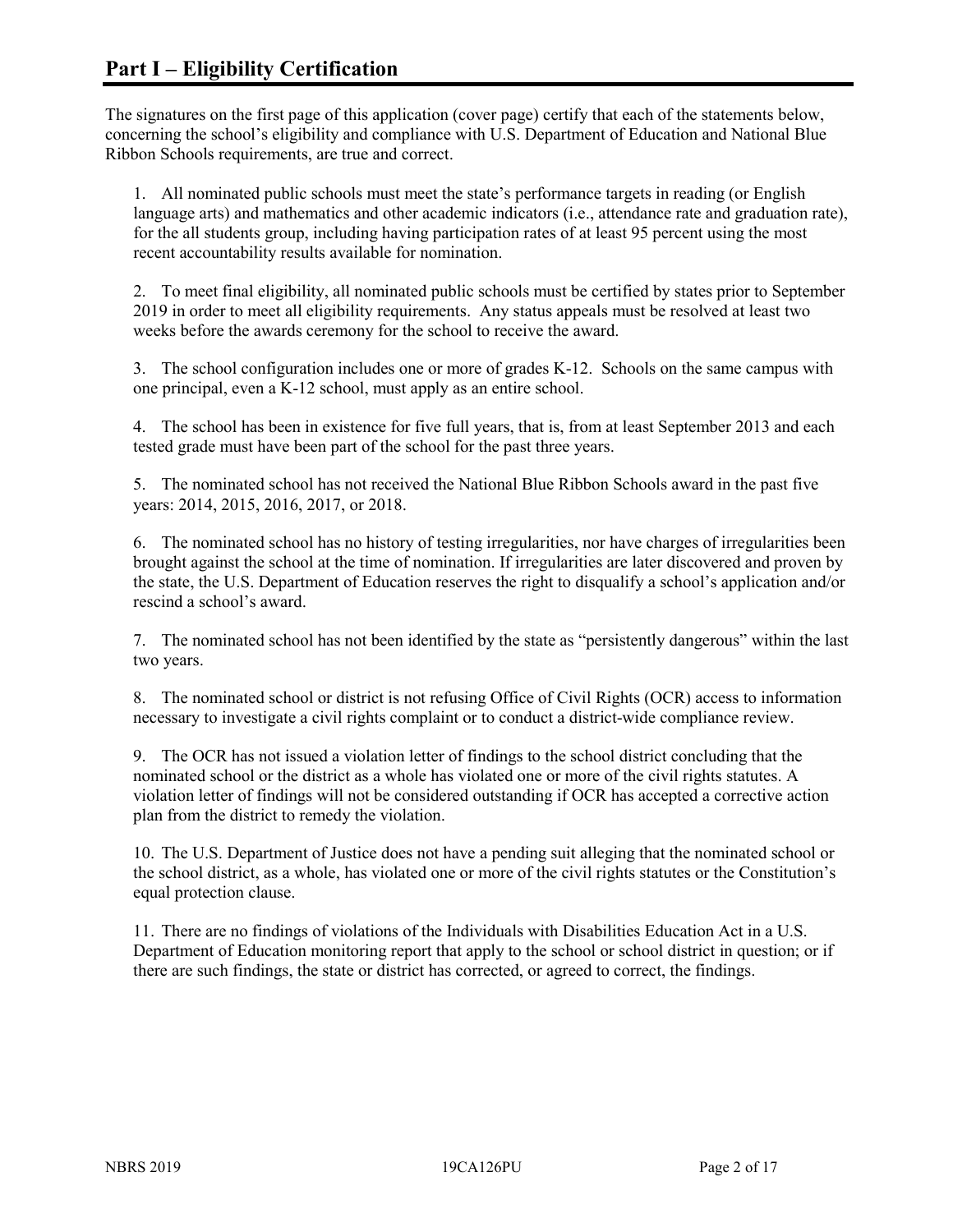#### **Data should be provided for the most recent school year (2018-2019) unless otherwise stated.**

#### **DISTRICT**

1. Number of schools in the district 33 Elementary schools (includes K-8) (per district designation): 5 Middle/Junior high schools 5 High schools 0 K-12 schools

43 TOTAL

**SCHOOL** (To be completed by all schools)

2. Category that best describes the area where the school is located:

[ ] Urban or large central city [X] Suburban [] Rural or small city/town

3. Number of students as of October 1, 2018 enrolled at each grade level or its equivalent in applying school:

| Grade                   | # of         | # of Females | <b>Grade Total</b> |
|-------------------------|--------------|--------------|--------------------|
|                         | <b>Males</b> |              |                    |
| <b>PreK</b>             | 0            | $\theta$     | $\theta$           |
| $\mathbf K$             | 44           | 52           | 96                 |
| 1                       | 38           | 34           | 72                 |
| 2                       | 46           | 47           | 93                 |
| 3                       | 45           | 39           | 84                 |
| $\overline{\mathbf{4}}$ | 38           | 30           | 68                 |
| 5                       | 45           | 42           | 87                 |
| 6                       | 43           | 44           | 87                 |
| 7                       | 0            | $\theta$     | 0                  |
| 8                       | 0            | $\theta$     | 0                  |
| 9                       | 0            | $\theta$     | 0                  |
| 10                      | 0            | 0            | 0                  |
| 11                      | $\theta$     | 0            | 0                  |
| 12 or higher            | 0            | 0            | 0                  |
| <b>Total</b>            | 299          | 288          | 587                |
| <b>Students</b>         |              |              |                    |

\*Schools that house PreK programs should count preschool students **only** if the school administration is responsible for the program.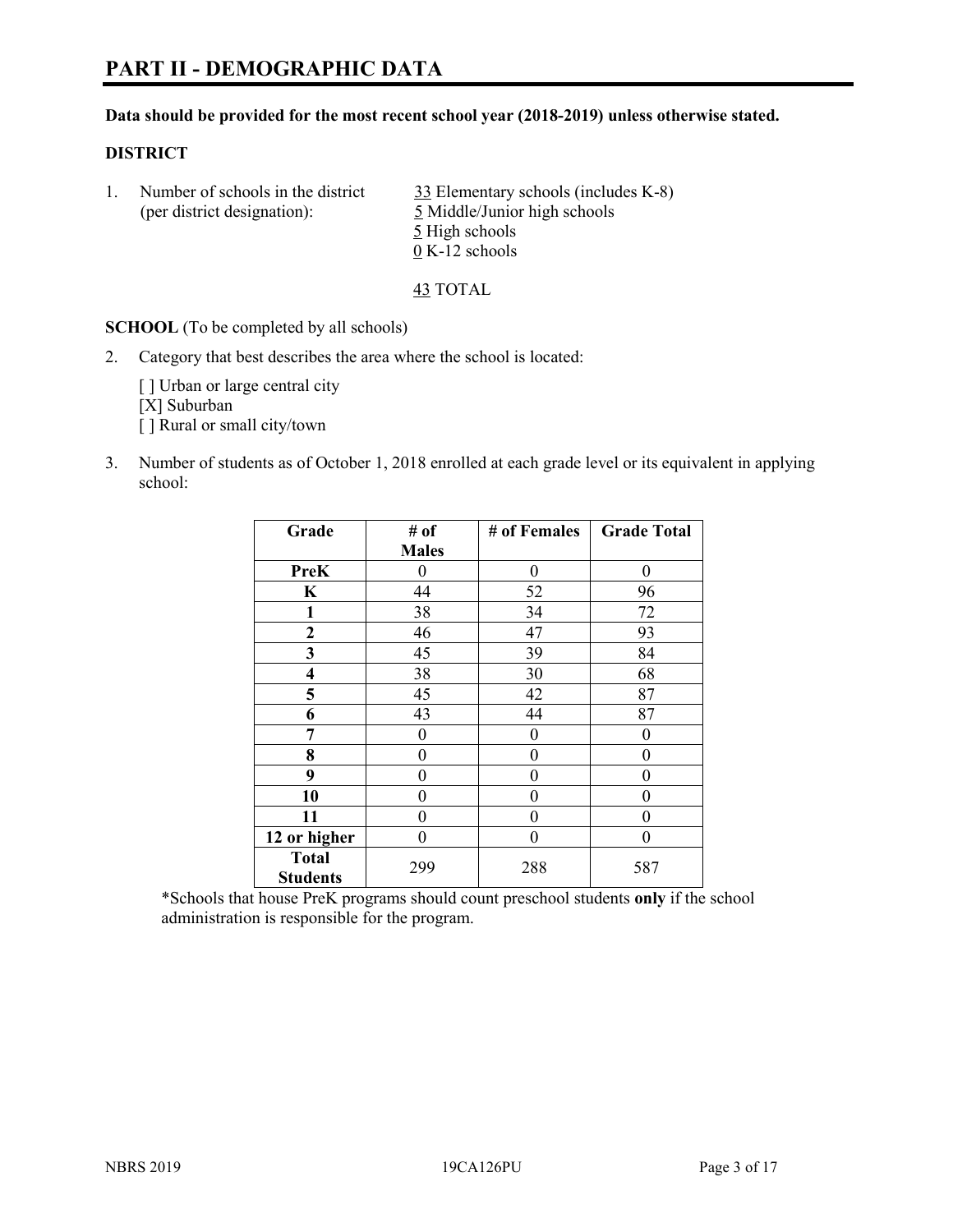4. Racial/ethnic composition of  $1\%$  American Indian or Alaska Native the school (if unknown, estimate): 8 % Asian 5 % Black or African American 41 % Hispanic or Latino 2 % Native Hawaiian or Other Pacific Islander 38 % White 5 % Two or more races

**100 % Total**

(Only these seven standard categories should be used to report the racial/ethnic composition of your school. The Final Guidance on Maintaining, Collecting, and Reporting Racial and Ethnic Data to the U.S. Department of Education published in the October 19, 2007 *Federal Register* provides definitions for each of the seven categories.)

5. Student turnover, or mobility rate, during the 2017 – 2018 school year: 7%

If the mobility rate is above 15%, please explain.

This rate should be calculated using the grid below. The answer to (6) is the mobility rate.

| <b>Steps For Determining Mobility Rate</b>    | Answer |
|-----------------------------------------------|--------|
| (1) Number of students who transferred to     |        |
| the school after October 1, 2017 until the    | 26     |
| end of the 2017-2018 school year              |        |
| (2) Number of students who transferred        |        |
| from the school after October 1, 2017 until   | 16     |
| the end of the 2017-2018 school year          |        |
| (3) Total of all transferred students [sum of | 42     |
| rows $(1)$ and $(2)$ ]                        |        |
| (4) Total number of students in the school as |        |
| of October 1, 2017                            | 593    |
| $(5)$ Total transferred students in row $(3)$ |        |
| divided by total students in row (4)          | 0.07   |
| $(6)$ Amount in row $(5)$ multiplied by 100   |        |

6. English Language Learners (ELL) in the school:  $6\%$ 

36 Total number ELL

Specify each non-English language represented in the school (separate languages by commas): Spanish, Arabic, Punjabi, French, Korean, Filipino/Tagalog, Hindi, Armenian, Farsi/Persian

7. Students eligible for free/reduced-priced meals: 36 % Total number students who qualify: 211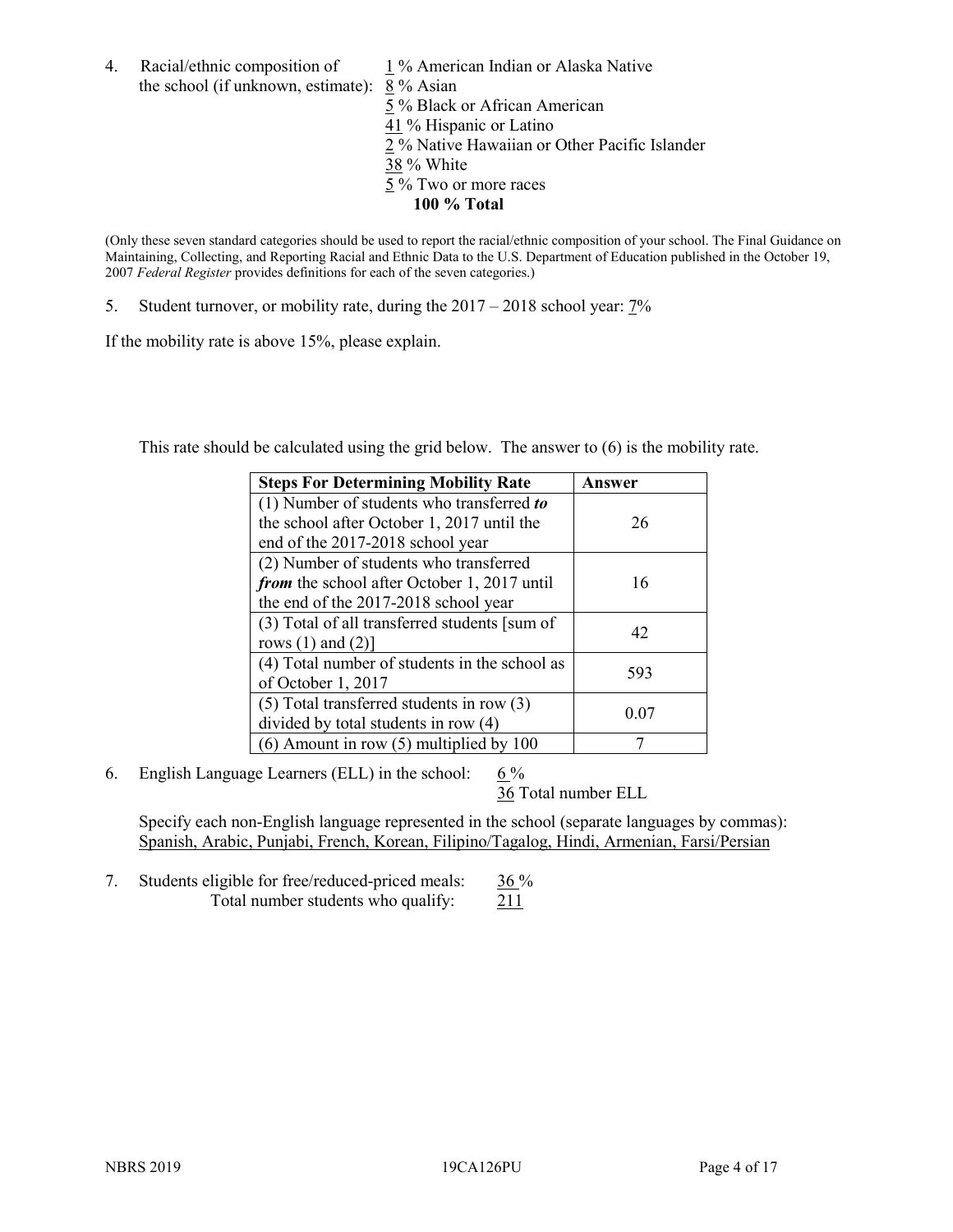45 Total number of students served

Indicate below the number of students with disabilities according to conditions designated in the Individuals with Disabilities Education Act. Do not add additional conditions. It is possible that students may be classified in more than one condition.

| 18 Autism                 | 1 Multiple Disabilities                 |
|---------------------------|-----------------------------------------|
| 0 Deafness                | 1 Orthopedic Impairment                 |
| 0 Deaf-Blindness          | 7 Other Health Impaired                 |
| 0 Developmental Delay     | 20 Specific Learning Disability         |
| 0 Emotional Disturbance   | 6 Speech or Language Impairment         |
| 0 Hearing Impairment      | 0 Traumatic Brain Injury                |
| 9 Intellectual Disability | 0 Visual Impairment Including Blindness |

- 9. Number of years the principal has been in her/his position at this school: 12
- 10. Use Full-Time Equivalents (FTEs), rounded to nearest whole numeral, to indicate the number of school staff in each of the categories below:

|                                                                                                                                                                                                                              | <b>Number of Staff</b>      |
|------------------------------------------------------------------------------------------------------------------------------------------------------------------------------------------------------------------------------|-----------------------------|
| Administrators                                                                                                                                                                                                               | $\mathcal{D}_{\mathcal{A}}$ |
| Classroom teachers including those<br>teaching high school specialty<br>subjects, e.g., third grade teacher,<br>history teacher, algebra teacher.                                                                            | 20                          |
| Resource teachers/specialists/coaches<br>e.g., reading specialist, science coach,<br>special education teacher, technology<br>specialist, art teacher, etc.                                                                  | 7                           |
| Paraprofessionals under the<br>supervision of a professional<br>supporting single, group, or classroom<br>students.                                                                                                          | 5                           |
| Student support personnel<br>e.g., school counselors, behavior<br>interventionists, mental/physical<br>health service providers,<br>psychologists, family engagement<br>liaisons, career/college attainment<br>coaches, etc. | 5                           |

11. Average student-classroom teacher ratio, that is, the number of students in the school divided by the FTE of classroom teachers, e.g., 22:1 29:1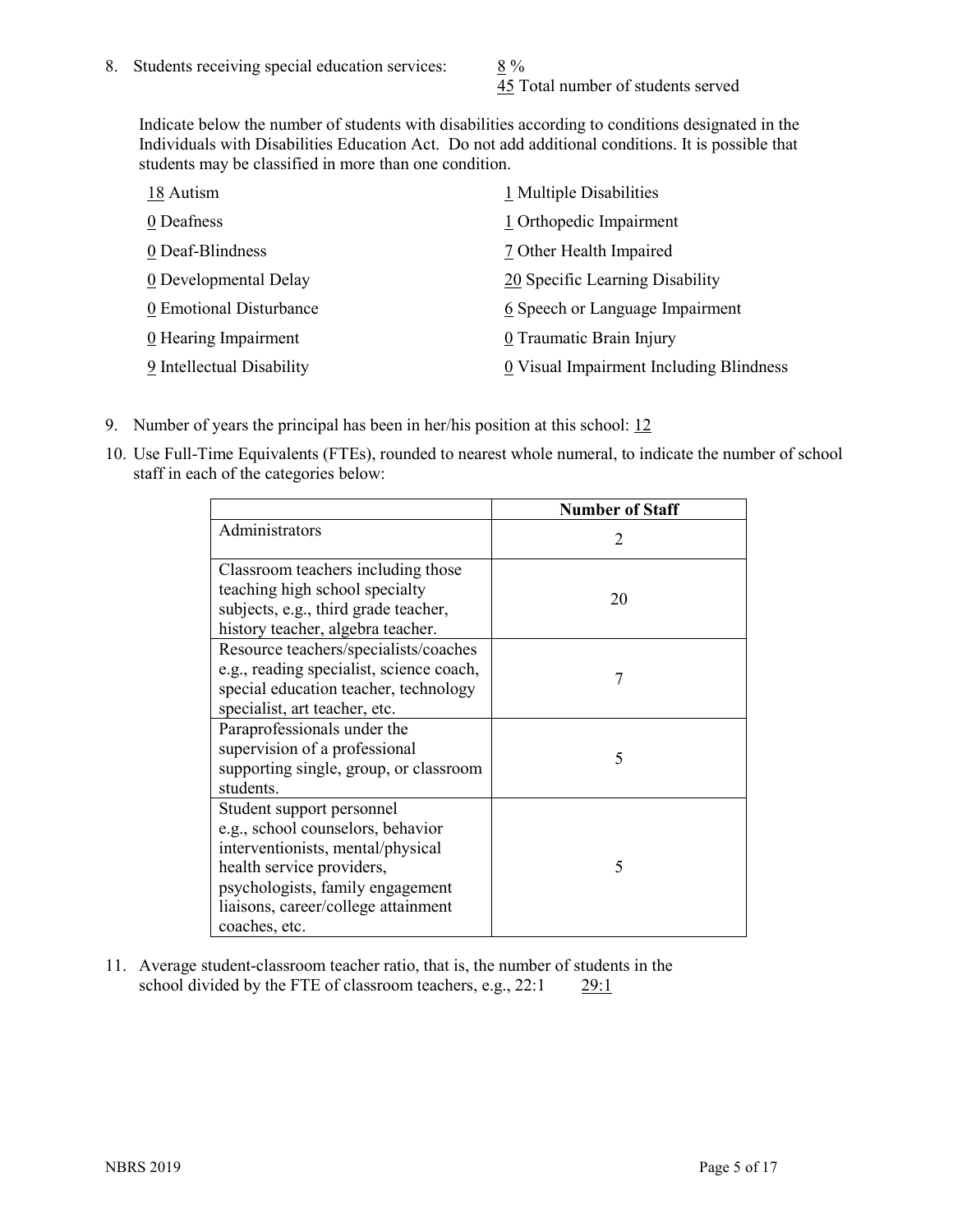12. Show daily student attendance rates. Only high schools need to supply yearly graduation rates.

| <b>Required Information</b> | $2017 - 2018$ | 2016-2017 | 2015-2016 | 2014-2015 | 2013-2014 |
|-----------------------------|---------------|-----------|-----------|-----------|-----------|
| Daily student attendance    | 96%           | 96%       | 97%       | 96%       | 97%       |
| High school graduation rate | $0\%$         | $0\%$     | $0\%$     | $9\%$     | $0\%$     |

#### 13. **For high schools only, that is, schools ending in grade 12 or higher.**

Show percentages to indicate the post-secondary status of students who graduated in Spring 2018.

| <b>Post-Secondary Status</b>                  |       |
|-----------------------------------------------|-------|
| Graduating class size                         |       |
| Enrolled in a 4-year college or university    | $0\%$ |
| Enrolled in a community college               | 0%    |
| Enrolled in career/technical training program | 0%    |
| Found employment                              | 0%    |
| Joined the military or other public service   | $0\%$ |
| Other                                         | $0\%$ |

14. Indicate whether your school has previously received a National Blue Ribbon Schools award. Yes X No

If yes, select the year in which your school received the award. 1995

15. In a couple of sentences, provide the school's mission or vision statement.

The mission of Liberty Elementary School is to provide students with programs aligned to state and district standards which foster lifelong learning, service to society, and a commitment to the Sparthenian concept to be the best in mind, body, and spirit.

16. **For public schools only**, if the school is a magnet, charter, or choice school, explain how students are chosen to attend.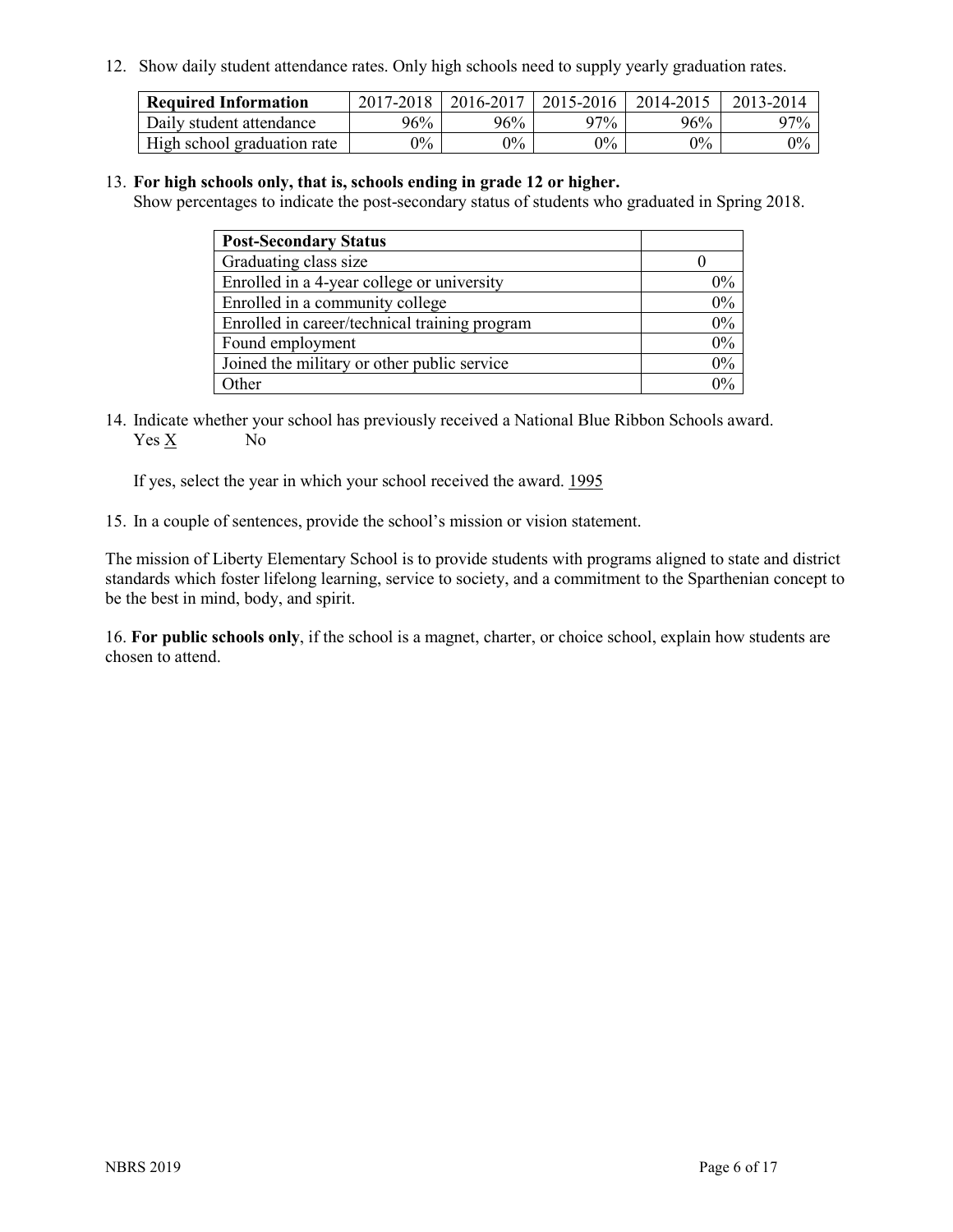# **PART III – SUMMARY**

Every morning, Liberty students start off their day with an enthusiastic "Good morning Skyeeehawks!" from the principal on K-SKY News, which is recorded as a video file, edited with special effects, and delivered to each teacher through Google Classroom. Morning announcements and other videos created by the school are used to recognize students, from champions in athletics to History Day medalists to sixth graders who read with first grade "buddies." Finding ways to celebrate all students helps bring Liberty's diverse population together.

Liberty Elementary School has a unique reputation. Earlier this school year, Dr. Eimear O'Farrell, Clovis Unified School District's (CUSD) Superintendent, visited Liberty to congratulate them on their recent accomplishments. She told the staff, "Liberty has become the flagship of the district", and she praised the school for being on the forefront of implementing the latest research-based instructional strategies. Dr. Lisa Bennett, department leader of California State University Fresno's (CSUF) multiple subject credentialing program, visited the campus to observe and meet with the Liberty staff after hearing of the school's success. She told Liberty's principal, "Your school is actually doing what we read about in the literature. Liberty makes it happen!" Both the superintendent and the professor were referring to several instructional initiatives and innovative professional development models currently being implemented by the staff: Flexible Seating, Kagan's Cooperative Learning, Visible Learning, Growth Mindset, co-teaching, and lesson inquiry. These initiatives were an outgrowth of the staff's passion to see ALL kids succeed.

Located in the northern part of the City of Fresno, Liberty services 587 students, who primarily come from a residential neighborhood of homeowners as well as renters. Several apartment complexes (one of which is section 8) and the Friant neighborhood, which is a low socio-economic community, are also within the school's attendance area. The families that rent often intend to stay only a short time. Some are waiting for escrow to close, some are on temporary employment contracts, and some have difficulty finding work, struggling financially. These and other family situations contributed to a 7% mobility rate last year. Out of this year's 85 sixth graders, only 38 students have been enrolled at Liberty from grades K to 6, and 29 sixth graders joined Liberty in the upper grade (4-6). This year 36% of the school's student body are eligible for free/reduce lunch (also referred to as Socioeconomically Disadvantaged, or SED). The largest student subgroup is Hispanic (41%), ahead of the White subgroup (38%). For some, the school demographic is not the norm for high performing schools, and their recent California Assessment of Student Performance and Progress (CAASPP) results are a testament for how passionately the staff has embraced the challenges of its community.

Results from the 2018 CAASPP show that 88% of Liberty students met or exceeded the standards in English language arts (ELA). This placed Liberty number one in CUSD among elementary schools. In math, 84% of Liberty students met or exceeded the standards, placing them 2nd in the district. In 2018, the state recognized Liberty as a State Distinguished School. Liberty also received the 2018 Elementary School Character Education Award from the Bonner Center for Character Education, and the school received Fresno Compact's 2018 Business-School Partnership Award for its relationship with Island Photography.

Clovis Assessment System for Sustained Improvements (CLASSI) is CUSD's accountability program. CLASSI evaluates three components of a school site: I. Student Achievement, II. School Management and Community Involvement, and III. Multicultural Review. Each component is given a point value and the scores are used to evaluate the quality of programs. In 2018, Liberty received the highest point total in CUSD.

Liberty's theme this year is "Better Together." Much of the school's success comes from a strong value for relationships. The staff actively seeks to build trust with the home, and they believe that they are more effective when they partner with parents to support children. This relationship between the school and the home is strong. Annually, parents take a survey, called School Attendance and Review Team (SART) Survey, and 98% of Liberty parents selected "Strongly Agree" or "Agree" to the statement "This school provides a quality education" and 97% for "This school has a positive climate."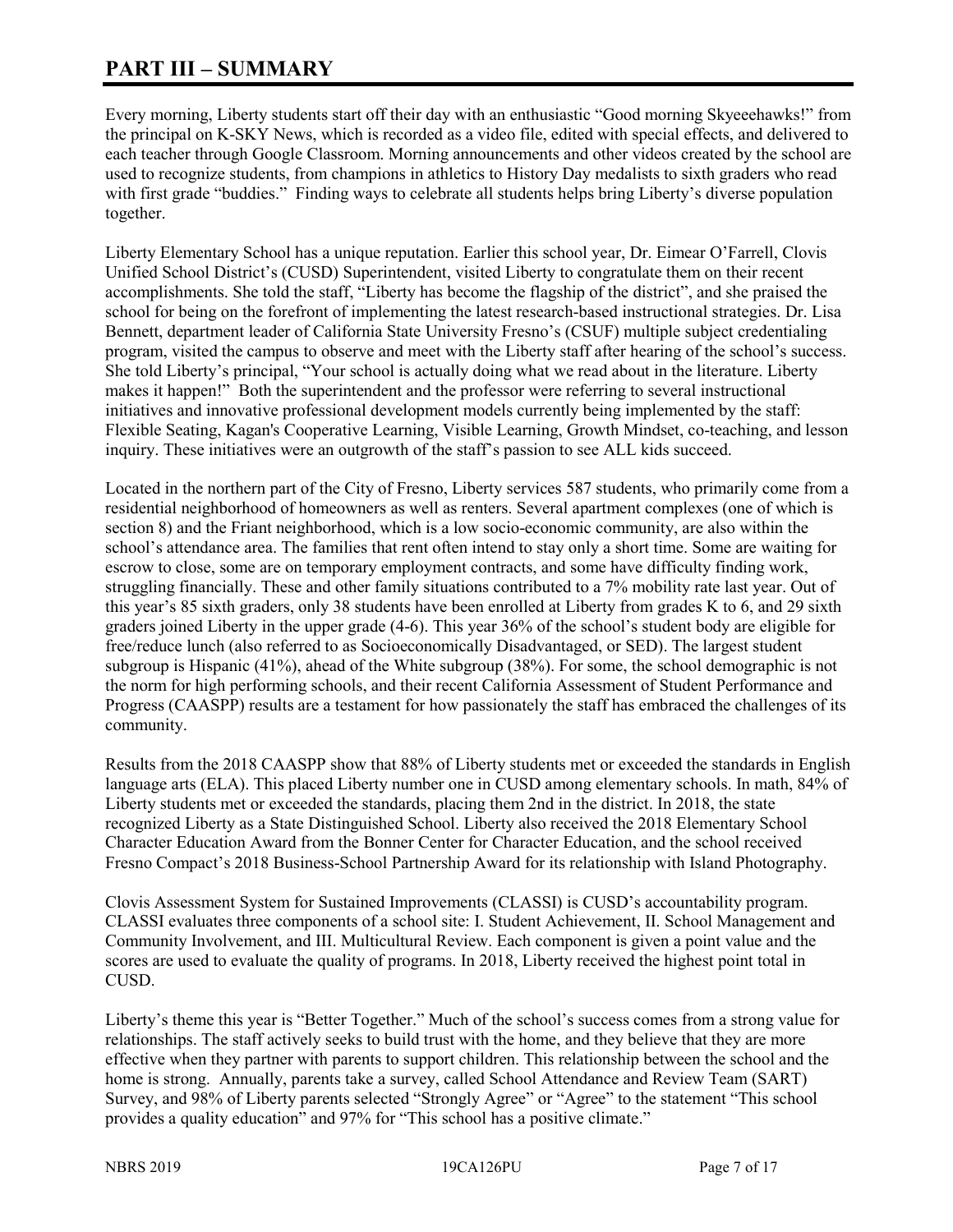Strong relationships also exist among staff members. On the annual staff Climate Assessment Survey, 94% responded with "A great deal" or "Quite a bit" when asked, "Do I enjoy the working environment at my school?" This is vital. When a team of adults feel this way while working together, students are the ones who really benefit. One student wrote, when describing what he liked best about the school, "Liberty's greatest strengths are welcoming students, being kind to others, being respectful, and it's an inviting place to be." This is at the core of what makes Liberty unique and successful. Whether adult or child, everyone is valued, cared for, treated as an individual, and invited to join the "family."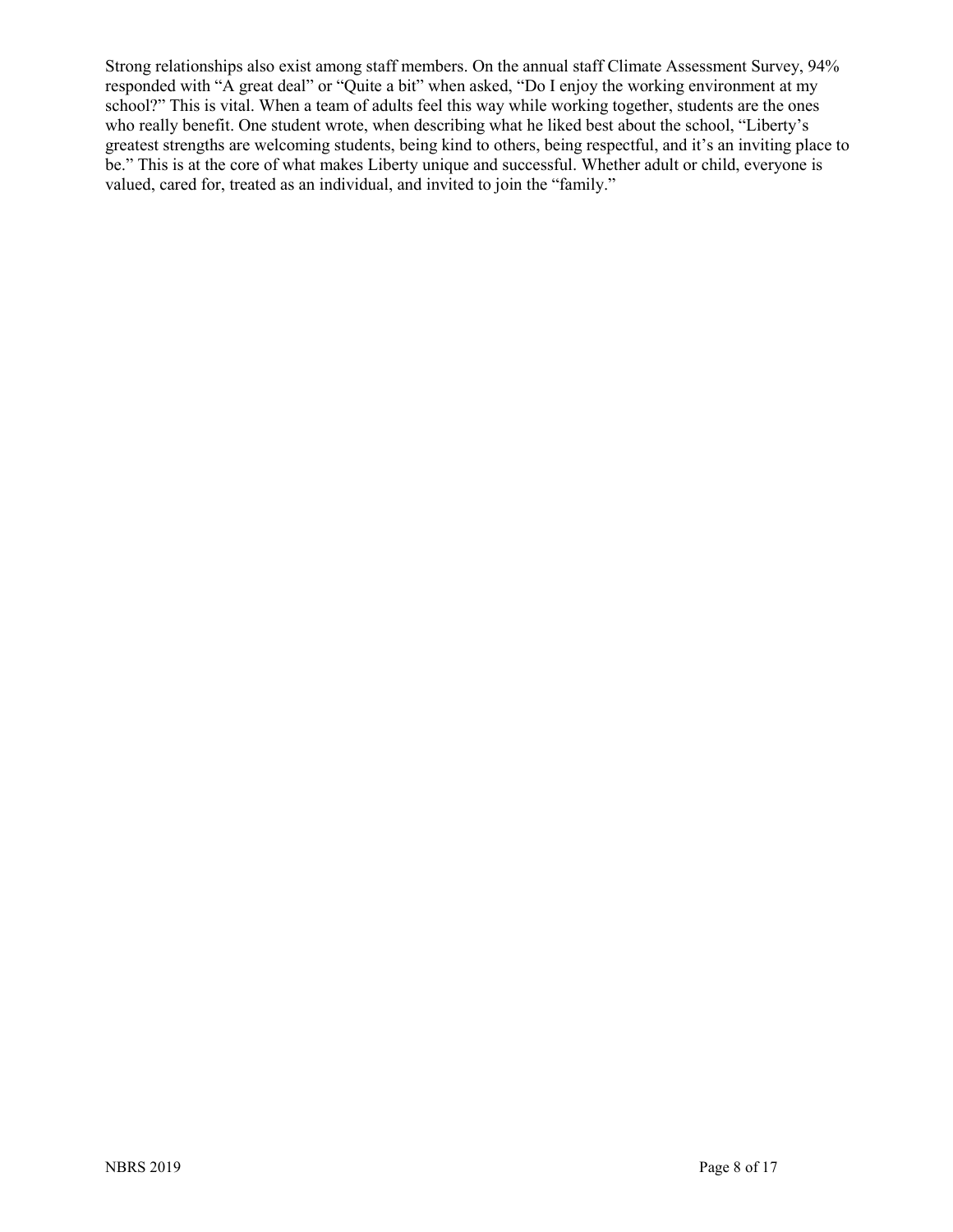## **1. Core Curriculum:**

## **1a. Reading/English language arts:**

ELA curriculum and instruction are aligned to state standards, and progress is monitored through district assessments, which are accessed by staff through Illuminate Education, a data monitoring system. Teachers also use Interim Block Assessments (IABs), provided by the CAASPP website. Students are trained to comprehend a variety of rigorous texts, across core subject areas, and learn how to overcome obstacles that often occur with difficult texts. Students are required to evaluate a text and respond rhetorically, either verbally or in writing.

Students apply a strategy called a Close Read, which is a repeated reading process. Annotation is required, and this helps students to mentally engage the text while they read. After each read, students access resources to define unknown words or research the background of unfamiliar topics. Students apply the new knowledge to the text during an additional read. The Close Read helps with decoding and fluency, supporting struggling readers in their comprehension. As students become more confident with each read, they participate in class discussions more frequently.

Tasks are embedded into different phases of the Close Read, and they are designed to identify and discuss the author's purpose, the targeted audience, and the craft. Through discussions or written responses, students explain how text functions at different levels, such as sentence variety and paragraph structures. Assignments are "text dependent," meaning the students must refer to the text to find evidence that supports their inferences.

Liberty emphasizes writing in all core subject areas. Staff has standardized high-quality written responses across grade levels. Teachers conduct a collaborative writing process through units of instruction called "Brief Writes." Students discuss, edit, and revise peer work, placing student work at the center of the school's curriculum and providing all students immediate, individualized feedback. Students are required to respond in writing daily in their "Learning Journals." Additional supports for struggling learners are provided by more intensive interventions. These students are identified through pre-assessments, which initiate interventions that build subskills in reading and writing, or post-unit assessments, which initiate reteaching interventions.

#### **1b. Mathematics:**

Math curriculum is aligned to state standards. Progress is monitored through Illuminate and IABs. "Concept attainment" is at the heart of the program. The student is taught to "understand before solving." Much of the curriculum is presented using text or math in real-world settings. Students learn to annotate math and consult resources to gain clarity. Once the core problem is identified, students are trained to break down problems into smaller components. They often use symbols, pictures, or graphs to represent concepts. Instead of rushing towards the correct answer, students debate the "reasonableness" of varying perspectives and multiple solutions within collaborative groups. Over time, students develop perseverance and build confidence by working as teams to successfully dissect difficult problems. The district-adopted textbook series provides websites for additional math practice.

An instructional strategy called "Two Proofs" has become popular with the staff. Students present how to solve a problem using two different techniques. After the students write their solutions on the board, a class discussion, guided by the teacher, resolves issues of disagreement. Through this open dialogue, students learn to construct viable arguments and critique each other's reasoning. The interaction goes deep into the details of student thinking, addressing missteps and clarifying confusion. Students learn to identify patterns in math, which allow for repeated reasoning and the application of strategies over multiple problem types. This collaborative teaching method has successfully supported struggling learners within the math program, but additional supports for math are provided by interventions. Depending on their grade level, interventions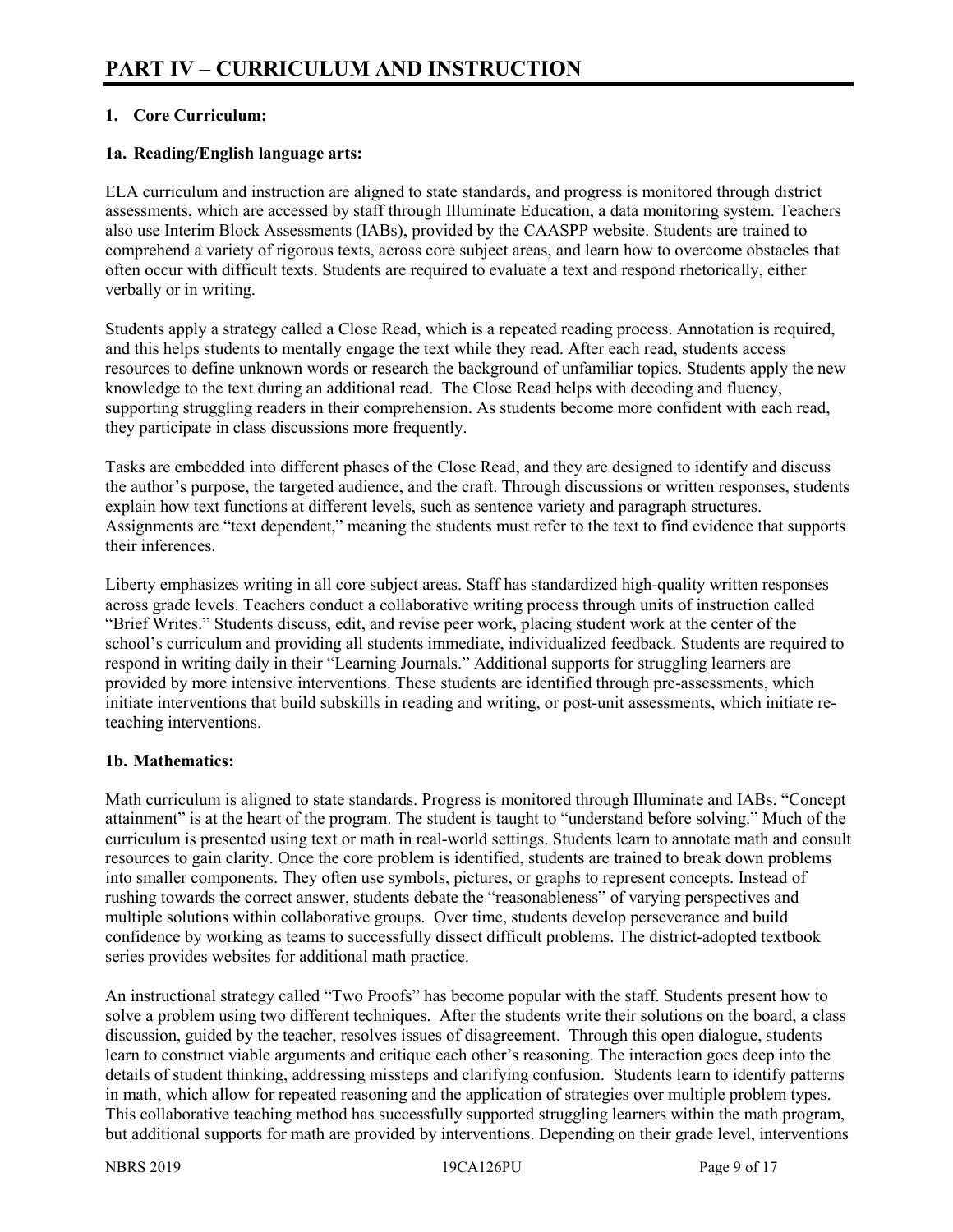are available before, after, and during school. These students are identified through pre-assessments, which initiate front-loading interventions, or post-unit assessments, which initiate re-teaching interventions.

To develop communication skills even further, the staff has employed POWs (Problem of the Week). At the beginning of the week, a text, involving a math problem, is assigned. By the end of the week, the teacher requires the students to write "how to solve" and "why" paragraphs. The written responses are edited by peers and revised.

# **1c. Science:**

The science program is based on the Next Generation Science Standards, and further guidance is provided by the domains, Disciplinary Core Ideas, Crosscutting Concepts, and Practices. The program is monitored through Illuminate. Because science text tends to be the most difficult, students are often supported through the ELA reading interventions.

The staff has done a great job of integrating multiple core subjects into their science program. Teachers access digital libraries for science texts that present math problems. Reading comprehension, math, and application of science concepts are required to complete the assignment. Students are asked to collaboratively analyze and interpret data and present their explanations in writing. Teachers also access online videos of experiments and use them for a similar collaborative process.

Through an instructional program called "Genius Hour", Liberty teachers harness the power of student curiosity within their science curriculum. Students investigate a topic of science that interests them and narrow their topics to formulate research questions. The goal is to allow students to pursue their own passion, but they are still held accountable for the competencies in reading, writing, research and scientific investigation.

Each grade level offers unique hands-on experiences in science. Sixth graders travel to Sonora Outdoor School for science camp, a three-day, sleepaway experience. They interact with nature, participate in hikes, and dissect owl pellets. Third grade takes a field trip to the CSUF Planetarium to gaze at the stars. The school's co-curricular programs, such as Science Fair (grades 5 and 6) and Destination Imagination (grades 4-6), provide more challenging and elaborate experiences. During non-instructional time, students meet with advisors to prepare for county and state competitions.

# **1d. Social studies/history/civic learning and engagement**

Social Science is aligned to the state standards and assessed through Illuminate. Much of curriculum is integrated into the ELA instructional block. The Close Read process helps students to comprehend historical nonfiction text. To increase the interest, staff uses digital libraries to find articles with interesting topics and relevant issues. Written assignments deepen the understanding of social issues, and students participate in energetic debates to broaden their perspectives. If students struggle with the rigor of social science texts, they are supported by the ELA interventions.

Students read texts that address civic duty, how a democracy functions, the rights of all citizens and their respective social groups. For example, in 5th grade, students read Thurgood Marshall's Liberty Medal Acceptance Speech, providing students an authentic perspective of an African-American, and allowing our teachers to present in a much more meaningful manner, a value for all individuals regardless of race, color and religion. In 3rd grade, students read a text about women's rights advocate Alice Paul, presenting a more authentic perspective of a woman's journey in this country and promoting gender equality.

Grade levels bring history to life through field trips. Fifth grade participates in Kearney Park's Civil War reenactment where students interact with President Lincoln and Generals Grant and Lee. Fourth grade uses a company that offers a virtual tour of the California Gold Rush. Through modern technology, students venture with the "49ers" in their quest for gold.

NBRS 2019 Page 10 of 17 The concepts of social science are experienced through classroom activities. To begin the school year,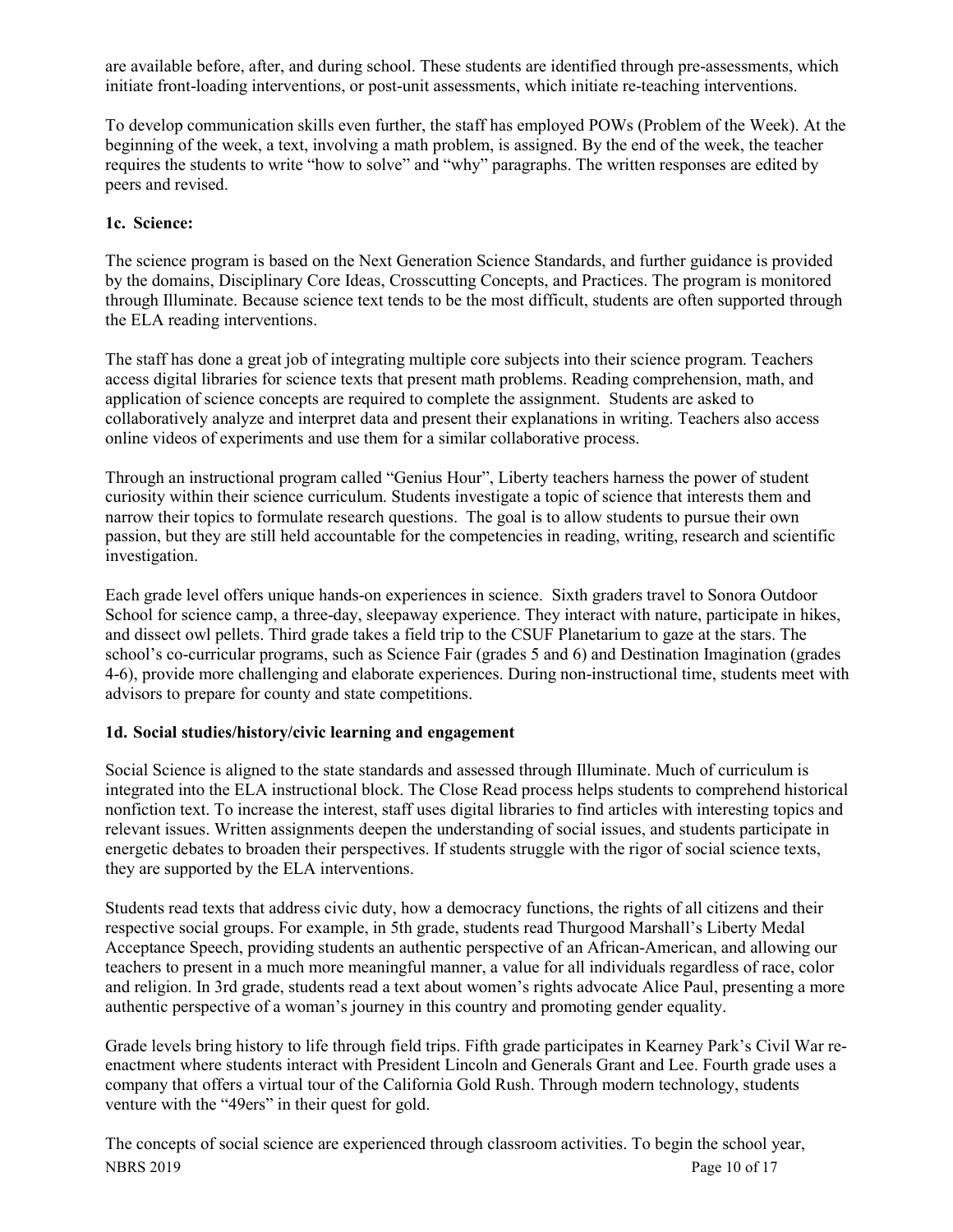students help teachers develop rules, giving them ownership and exploring the need for "laws." Through collaboration, students learn to value diversity, creating a democratic climate. Students learn how people with differences can be connected in positive ways. Students construct arguments and establish positions, allowing them to experience how a form of debate functions in a democratic society. Civic responsibility is also modeled and taught through charity fundraising programs.

#### **1e. For secondary schools:**

#### **1f. For schools that offer preschool for three- and four-year old students:**

#### **2. Other Curriculum Areas:**

Art enhances the learning process. An art coordinator informs the staff of and collects student work for art contests. Each month, student art is displayed in the school cafeteria, centered around seasonal themes. Grades K-6 integrate art into social studies through the celebration of cultural holidays. Drawings of insects, animals, states, famous people, or countries are requirements of science and social science projects. Liberty's Visual and Performing Arts (VAPA) Program is outstanding. Liberty has four certificated VAPA teachers who deliver state aligned curriculum. In grades K-3, students receive General Music throughout the year and participate in one public performance. All fourth graders are required to participate in General Music, using recorders and have the option to join Liberty Singers Choir. Third and fourth graders can join Oral Interpretation, which culminates with the CUSD Festival. In grades 5 and 6, students are required to join Band, Orchestra, or Choir. They receive instruction throughout the year and participate in two public performances, which are adjudicated. Additionally, instrumental music students are required to take a Fundamental Skills Assessment in the spring. Liberty offers Drama, a co-curricular program that rehearses outside of instructional minutes. This year's production was "Aladdin Jr.," featuring a cast of 70 students, who sang and danced for a packed house.

The physical education (PE) program is aligned with the state standards. Students are required to receive 200 minutes of PE instruction for every 10 school days. Students (grades 1-6) are assessed in pull-ups, situps, sit and reach, and a distance run. Each grade level prepares their students for the assessment in a variety of ways, from aerobic videos in the classrooms to team competitions outside on the fields. Students set goals at the beginning of school year and monitor progress. Fifth grade scores are recorded by the state. When the testing window opens, grade levels test in the cafeteria, where students can cheer for their peers. Teachers and administration run with the students while music plays, parents cheer, and popsicles are enjoyed at the end of the "PE Fun Run." Students in grades four, five and six can participate in ten sports organized into four seasons. In each sport, Liberty competes against six other schools in the Clovis West Area (CWA) for a league championship.

Liberty has one of the most advanced if not the most advanced technology programs in the district. Over a five-year period, the Parent-Teacher Club (PTC) purchased laptops for every student in grades three through six. The PTC is an independent, nonprofit group of parents from the Liberty community, dedicated to supporting the school. Laptops are housed in carts and have access to printers. Other grades access the computer lab. Technology is integrated throughout all four core-subject areas. Each student has an internet account, allowing access to digital libraries, web-based supports from textbook series, and academic websites that strengthen skills. All websites have been vetted and approved by the district. Every student in grades 1-6 uses a Google Classroom account to access a variety of assignments, from writing to research projects. This year Liberty was certified as a Common Sense School. The staff was trained and delivered curriculum that taught students to be safe, responsible Digital Citizens.

Staff members teach the six pillars of CHARACTER COUNTS: trustworthiness, respect, responsibility, fairness, caring, and citizenship. These pillars are introduced to students at the beginning of school during "Character Counts!" week. Throughout the year, students in each class are chosen every two weeks as a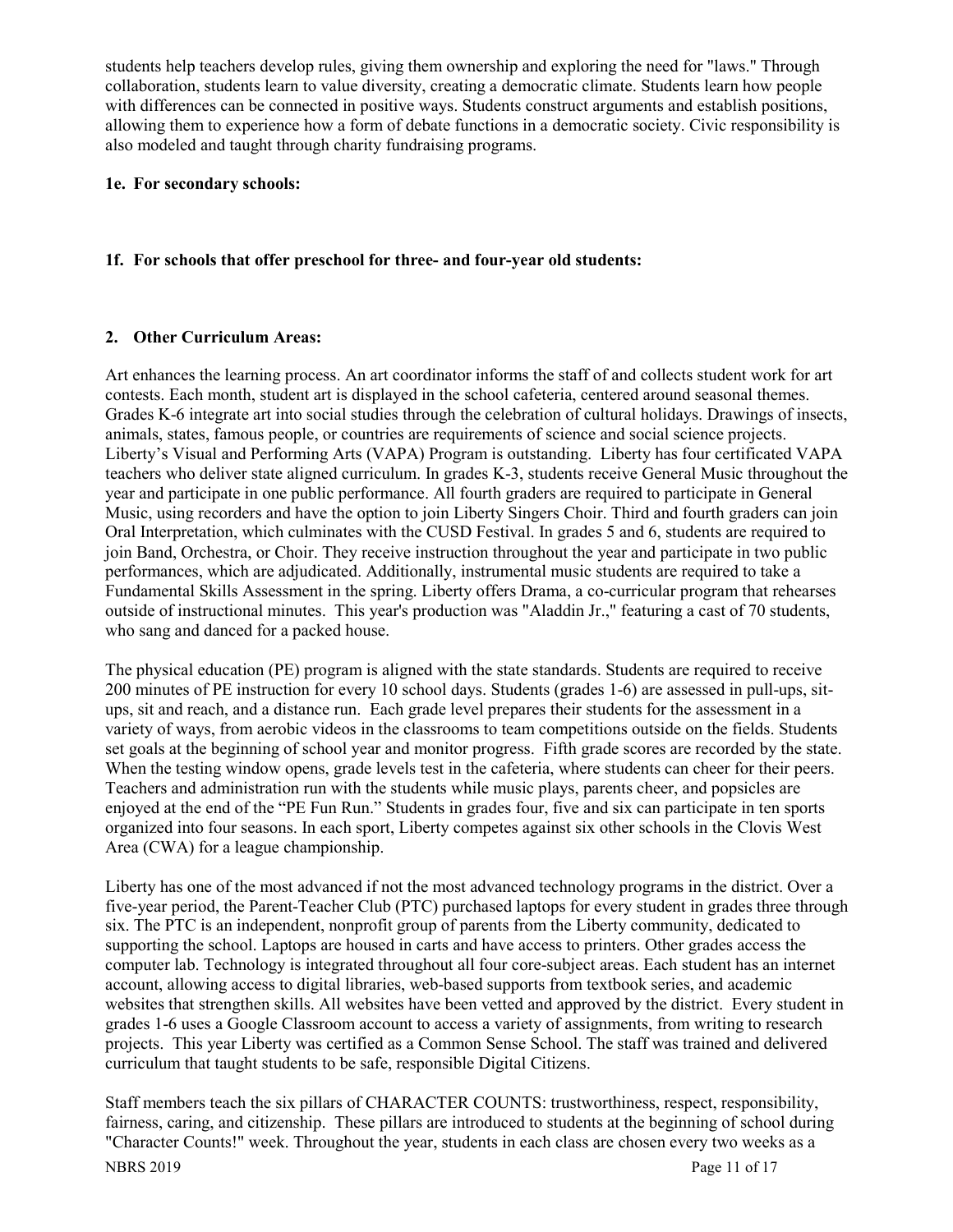student of character for the pillar they are studying. The principal goes into the classroom to publicly praise the students. Students are acknowledged in the school's weekly electronic newsletter.

Video technology supplements the curriculum. Student leadership working with administration creates videos, where students model good behavior. "Dignity and Respect," a video based on the book "Fill Your Bucket," is used by grades K-3. Liberty recently adopted a program called Positive Behavior and Interventions Support (PBIS). Signs, posted around campus, provide a common language and remind students to "Be Safe, Be Responsible, Be Respectful." This is how a Skyhawk of character "flies high and proud" in the cafeteria, the bathrooms, hallways, and on the playground.

#### **3. Special Populations:**

Liberty has an effective Multi-tiered System of Support (MTSS), consisting of three tiers. Tier I and II are described in the Teacher Grade Level Expectancies (TGLE) Plan. Each grade level, called a Professional Learning Team (PLT), disaggregates and analyzes data from diagnostic screenings, CAASPP, and district mandated assessments to identify TGLE students. TGLEs also address the needs of English Learners (EL), Gifted and Talented Education (GATE), and Resource Specialist Program (RSP) students. Because of the mobility rate, TGLEs may change from year to year based upon the needs of incoming students.

Tier I occurs in the classroom with research-based best practices. The motto of the classroom is "Let's learn together." All students are supported by both peers and teacher as they struggle through the curriculum. Students express their learning, either verbally or in writing, in a collaborative context, allowing struggling students to receive clarifying feedback immediately. If students struggle within Tier I, the student enters Tier II.

Tier II interventions occur in ELA and math. Each PLT determines curricular needs, recruits and trains personnel, and schedules where and when the programs take place. Interventions may take place before school, as in grades 2-5, after school, grades 2 and 3, and during school, grades K-6. Full-time staff members work additional hours to teach within the programs as well as part-time certificated and classified personnel. Throughout the year, PLTs meet during early-release Wednesdays to monitor progress. From these discussions, staff may add to or promote students out of the programs.

Liberty's Behavioral Support Team (BST), consisting of the principal, GIS (Guidance Instructional Specialist), who functions as a vice-principal, and school psychologist, provides social-emotional support within Tier II. Each member of the team is given a list of students to monitor, which involves building a relationship with the student, meeting with teacher and parent, and creating a support plan. For more intensive support, these students can be referred to Clovis Support and Intervention (CSI) Program. Lead by trained adults, this 8-week program meets one time a week for group discussions.

According to 2018 CAASPP results, the SED subgroup scored more than 10 points below the general population, but from 2017 to 2018, the SED group grew 13 points in ELA, compared to only a six-point growth for the general population. In math, again more than 10 points lower than the general population, but the SED subgroup posted a 28-point growth! This doubled the 14-point growth of the general population.

If students continue to underperform within Tier II, they are referred to the Student Study Team (SST). If necessary, the SST provides formal diagnostic assessment to determine eligibility for Special Education (SPED) services. If qualified, the student then moves onto Tier III, the school's SPED Program. The SPED team, which consists of the child's parents, two RSP teachers, a Speech and Language Specialist, the General Education teacher and school psychologist, designs an Individualized Educational Plan (IEP). This plan is revisited and revised as needed by the SPED Team. The student can also qualify for a 504 Plan, which includes accommodations to ensure academic success.

Liberty supports two Autism (moderate to severe) Programs. One is for grades 1-3 and the other for grades 4-6. Each program is run by a Special Day Class teacher to facilitate the implementation of the IEP. Both teachers do an excellent job of partnering with General Education classes to mainstream as often as possible.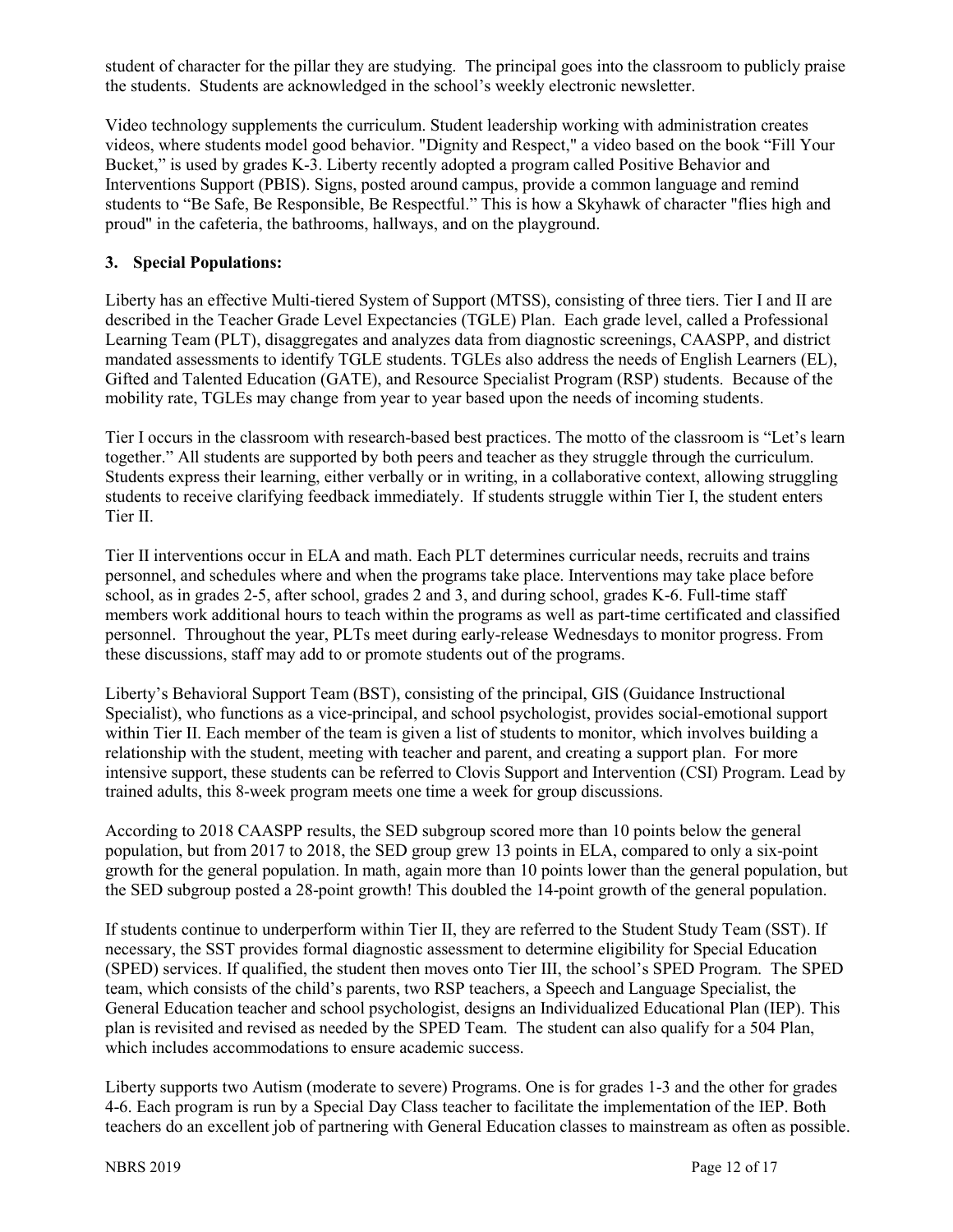They also facilitate relationships with students outside of their programs and participate in school activities and events.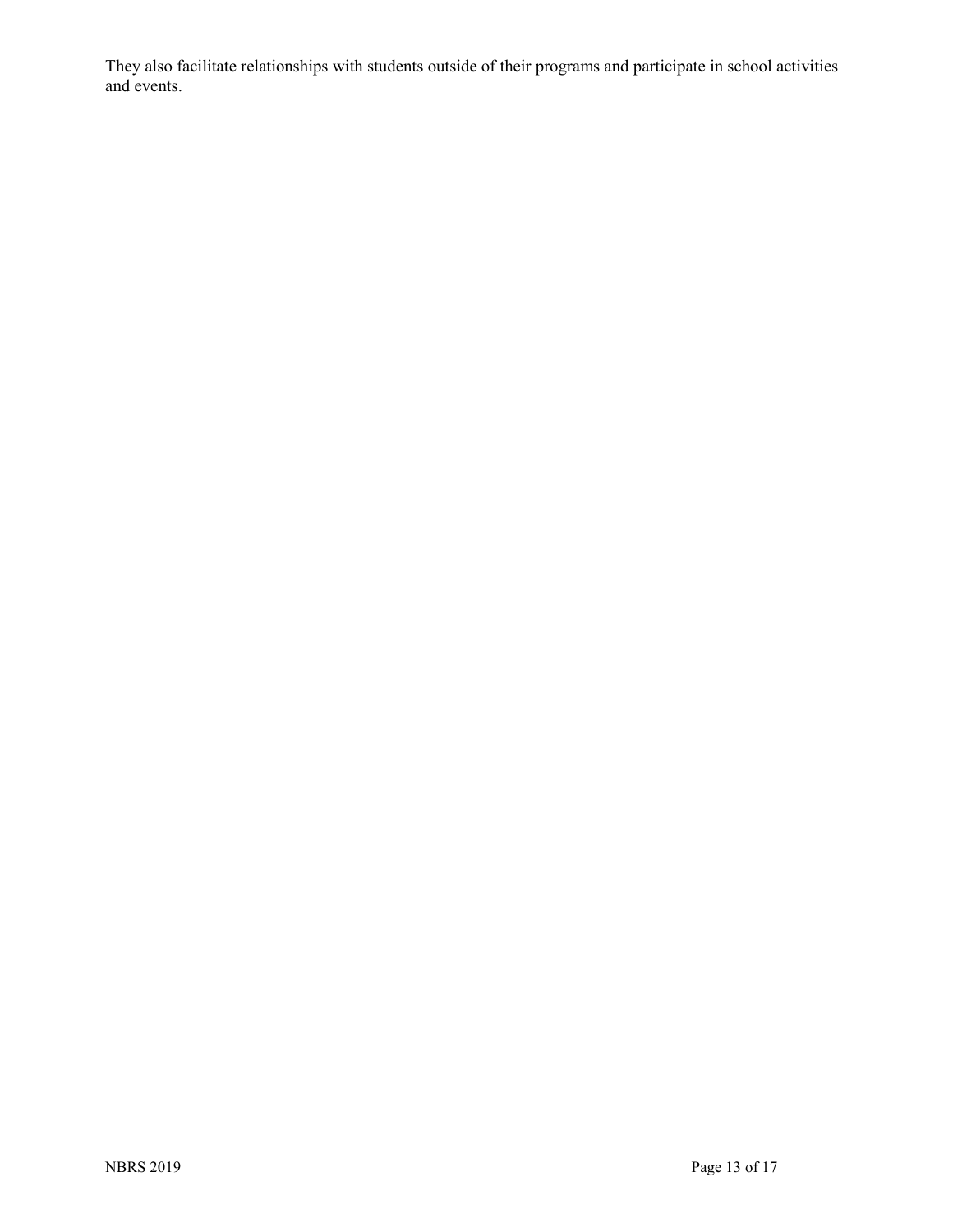## **1. School Climate/Culture:**

The family environment often referred to by parents begins in the classroom. The staff purposefully builds positive relationships with the students. Teachers schedule time in their instructional day for team building activities. Students get to know each other as individuals by sharing personal information about their lives, such as their favorite food or movie. These connections are made at the beginning of the day to decrease anxiety before engaging a rigorous curriculum. Unique furniture (Flexible Seating) supports and values different learning styles. Some of the classrooms feel like a living room from home. Students can sit on ball chairs while they learn, and some of the classrooms use couches. Often, teachers sit on the floor with students to teach a lesson. Some classrooms look like a café with decorative walls, high tables, and stools.

Liberty leads with positive reinforcement.The Personal Responsibility Program begins with students setting goals at the beginning of each quarter, and they monitor their own progress in the Student Planner. Over 90% of the students earn the reward activity at the end of each quarter. These activities include a movie with snacks, a day to play on electronics, or a sports day. Programs for recognition of student achievement and citizenship are designed so that each student can be recognized. Quarterly programs that promote a positive learning environment include: Honor Roll, High Honor, Principal's Honor, and the Skyhawk Award (character award). The "Block L" is a yearly award for grades  $\overline{s}$  and 6, which encourages excellence in "Mind, Body, and Spirit" (or character).

The PTC shows their appreciation of the staff by sponsoring a Back-to-School Lunch and giving each teacher a monetary gift to help with start-up supplies. During April, the PTC organizes Teacher Appreciation Week. Staff receives a special gift each day of the week. Once a month, a grade level team is invited to attend a PTC meeting to present the strengths of the grade level's program. The PTC president ends their time together with, "Is there anything we can do to help your grade level?"

Student leadership organizes fundraisers for charities, such as Pennies for Patients and the Canned Food Drive. Every classroom participates in the school's annual Valentines for Vets, celebrating Liberty families who are serving or have served in the military. During an assembly, Representative Jim Patterson receives student-created valentines, which are delivered to the local VA hospital.

#### **2. Engaging Families and Community:**

One of the most effective ways Liberty engages its community is through the PTC. Throughout the year, over 250 parent-volunteers team together with staff to provide fun social events, fundraisers, and assistance in the classroom. With a snack bar, Movie Night, parent-child dances, social media, and many other programs and events, the PTC provides multiple ways for school engagement. The principal attends monthly PTC meetings, providing the parents a brief update on the school.

The biggest PTC fundraiser is the schools Carnival, which takes place every October. This is an amazing testament to the dedication of Liberty's parents. For months, parents enlist the help of local businesses to donate to classroom baskets, booths, and silent auction. Local restaurants donate food and their employees help serve. The Carnival brings people from all over the community together. The camaraderie of working together on this event has increased business partnerships and parent participation. The \$50,000 raised from this year's Carnival helps fund the technology program, leveled readers, math and language arts materials, co-curricular programs, and campus improvements.

Liberty builds trust with the community with effective communication. During the first week of school, teachers and parents begin their partnership with the annual Back-to School Night, when teachers present classroom expectations and make time for a face-to-face greeting. The first week of school ends with the Family Social, when families and staff are invited to gather in an informal setting with food trucks. This partnership is strengthened with the annual Parent-Teacher Conference in October when parents and teachers meet one-on-one to discuss services offered by the TGLE. Ongoing communication is provided by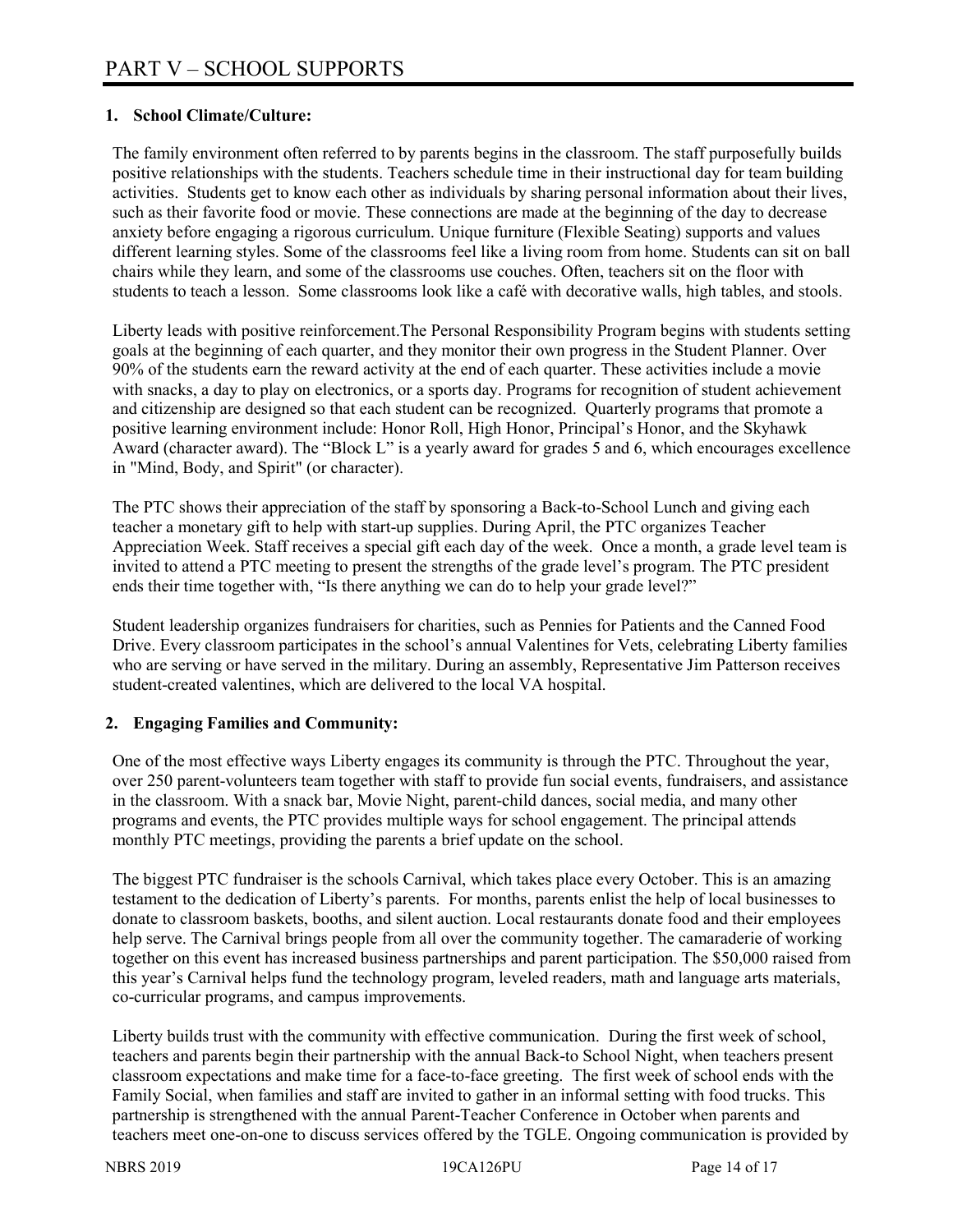classroom websites, Parent Connect (the district's electronic grade book), Remind app, emails, and phone calls.

Connecting new families to the school immediately is crucial. "Welcome to Liberty" is a program run by staff members, that provides new students with a tour of the campus before school begins, a spirit shirt, and is partnered with students who can help them successfully navigate through their first week of school. The school's Bilingual Instructional Aide is assigned to families who are new to the country, helping them adjust to their new environment.

Parents are incorporated formally into the school's decision-making processes through parent-leadership groups. SART, Intercultural and Diversity Advisory Council (IDAC), School Site Council (SSC), and English Learners Advisory Committee (ELAC), all composed of staff and parents, function collectively as a systems management and instructional decision-making team.

#### **3. Professional Development:**

Liberty has a tradition of providing its own Professional Development (PD) conducted by administration and staff. This is due to the effectiveness of Liberty's systematic PD Plan. Relying on the processes in place through the TGLE, administration and staff meet throughout the year during early-release Wednesdays to clarify and articulate staff and student needs. At the core of the discussions is student results from CAASPP and district mandatory assessments. The PD Plan considers individual, district, and statewide goals as well. The professional growth activities are selected based on their alignment with the state content standards and sound research. The district provides school sites three days of PD (working days without students). Additional days are provided by site funds to pay for substitutes.

Peer observation has been an invaluable component of the PD Plan. Staff often asks for coverage so that they can observe their colleagues teach a lesson. In 2017, the staff became aware of an 8th grade teacher at a local school who was experiencing a great deal of success on state testing. The principal allowed Liberty staff members to observe how this teacher implemented what is called "Kagan" strategies. After observing, the staff was ready to create a similar instructional environment in their own classrooms. The administration provided two full-days of Kagan training.

Liberty has gone to two unique staff development models, lesson inquiry and co-teaching. In the lesson inquiry model, teachers are provided coverage for a collaborative process where they sit down with administration to design a lesson, and then present the lesson in front of each other. After the lesson, a reflective dialogue takes place. In the co-teaching model, two teachers take turns presenting the same lesson. The goal of this strategy is to have one teacher observe the reaction of the students while the instruction is taking place. To explore an idea, the observing teacher may jump in and enhance the lesson or work with individual students during the lesson. Reflective dialogue between both teachers occurs during the lesson. This co-teaching model is designed for teachers to explore ideas while the lesson is happening.

#### **4. School Leadership:**

Administration reminds parents and staff, "We lead together." Liberty has developed the "we" by working with teams of adults that meet to construct a plan for continuous improvement. This plan is called the Principal's Grade Level Expectancies (PGLE). Each year the principal is required to present the school's PGLE to the CWA Superintendent. The PGLE is developed through the input and information gathered from assessments, surveys, and committees.

The Principal's Advisory Committee (PAC) consists of eleven members of the staff: PLT leaders, a special education teacher, the school's Faculty Senate Representative, the GIS, and the principal. PAC meets monthly to address issues as they arise throughout year and may create a subcommittee to address an issue.

NBRS 2019 Page 15 of 17 The Faculty Senate representative, elected by the teachers, advocates for the staff at the site level through monthly meetings with the principal. Faculty Senate also represents the staff at the district level through monthly meetings. The Climate Assessment Survey provides data on school's processes, procedures and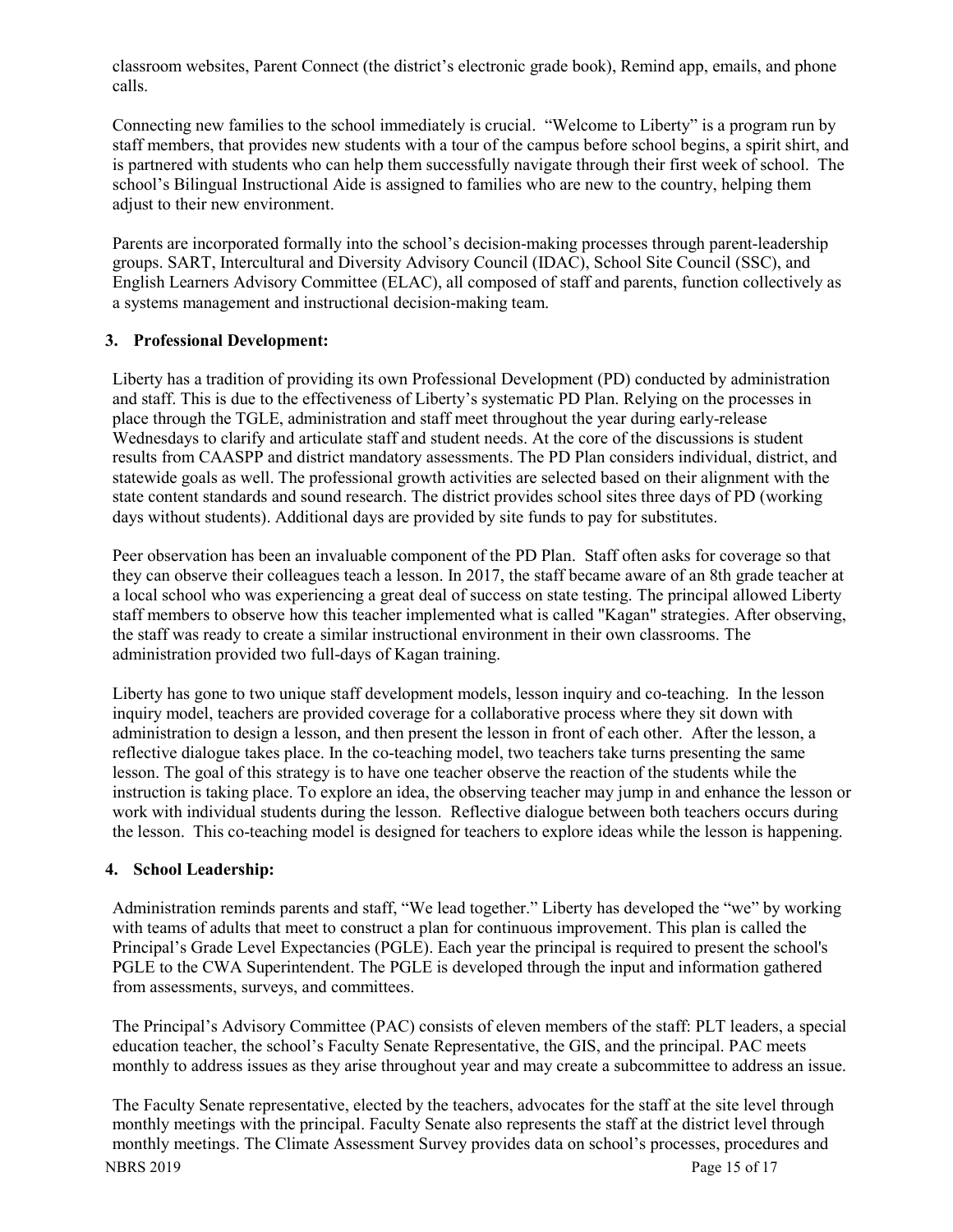programs to the leadership. From Climate Assessment Survey results, Quality Improvement Teams (QIT) are created to address areas of concern. From the 2018 Climate Assessment, QITs reviewed the school's co-curricular assignments and dress code enforcement procedures.

Community members participate in the development, implementation, revision, and monitoring of the school's plan through various teams. SART assesses the overall performance of the school. Twenty parents attended the first quarter SART meeting this year. Annually, the principal presents CAASPP results to SART. SART also analyzes results from the annual SART Survey. Typically, two focus areas for improvement are developed from survey results, and a QIT is formed to address the issues. Recently, the community expressed a concern for the dangers posed by school traffic. In 2018, the PTC, working with SART, purchased a digital speed limit sign for a road that passes by the school. This year SART representatives met with a city council member to install a turn signal at a dangerous intersection.

IDAC is composed of parents and the school's principal, and they evaluate how the school addresses issues of diversity and multicultural curriculum. The SSC, composed of staff and parents, develops, implements, and evaluates the Single Plan for Student Achievement. SSC allocates categorical funds to supplement the curriculum. ELAC, composed of staff and parents of EL students, assess the school's EL services.